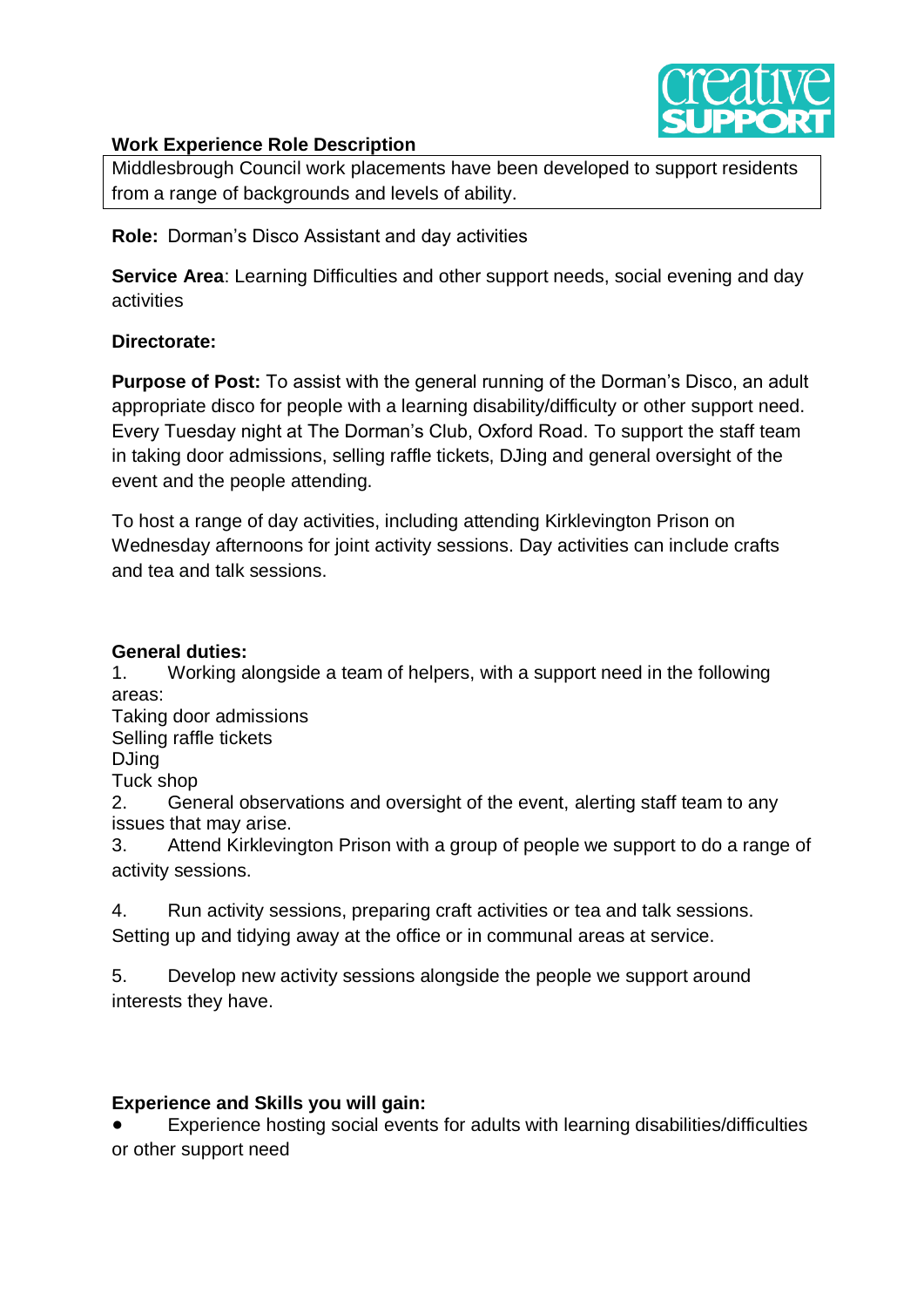- Experience working alongside people with a support need in various roles
- Skills working with a variety of different people with various communication needs
- Conflict resolution, dealing with situations quickly and professionally
- Experience hosting activity sessions.
- Skills in crafts or card making.
- Personal Communication, Team working, Problem Solving, Personal development

# **Other Responsibilities**

· All candidates are expected to demonstrate a commitment to the principles of equality and diversity Treat others with Dignity and Respect

· All candidates are expected to respect all confidentialities and principles and practice of the GDPR

· All work experience candidates are required to comply with Health and Safety policies and legislation.

**Days/times required:** Tuesday's 6.30pm – 9.30pm (Disco)

Wednesday's 1 – 4pm (Prison)

Any other times for activities

**Duration of the Placement:** Max of 8 Weeks

**DBS required: Yes**

**Additional Learning / Training required?** Signed:

Date: